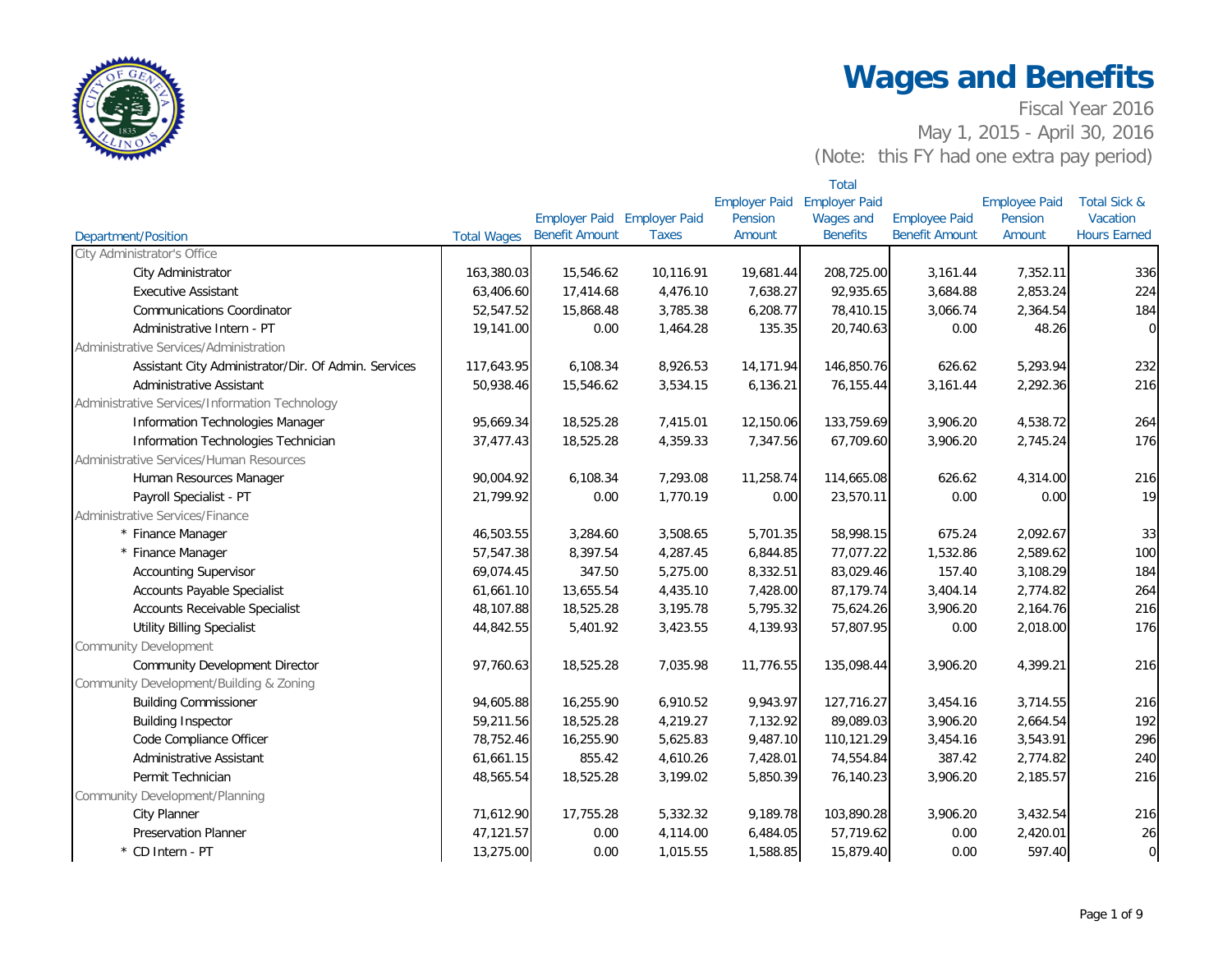

|                                        |                    |                       |                             |                      | Total                |                       |                      |                         |  |  |  |  |
|----------------------------------------|--------------------|-----------------------|-----------------------------|----------------------|----------------------|-----------------------|----------------------|-------------------------|--|--|--|--|
|                                        |                    |                       |                             | <b>Employer Paid</b> | <b>Employer Paid</b> |                       | <b>Employee Paid</b> | <b>Total Sick &amp;</b> |  |  |  |  |
|                                        |                    |                       | Employer Paid Employer Paid | Pension              | Wages and            | <b>Employee Paid</b>  | Pension              | Vacation                |  |  |  |  |
| <b>Department/Position</b>             | <b>Total Wages</b> | <b>Benefit Amount</b> | <b>Taxes</b>                | Amount               | <b>Benefits</b>      | <b>Benefit Amount</b> | Amount               | <b>Hours Earned</b>     |  |  |  |  |
| Economic Development                   |                    |                       |                             |                      |                      |                       |                      |                         |  |  |  |  |
| Economic Development Director          | 117,320.27         | 18,525.28             | 8,472.74                    | 14,129.08            | 158,447.37           | 3,903.20              | 5,279.45             | 232                     |  |  |  |  |
| <b>Business Development Specialist</b> | 65,237.22          | 16,255.90             | 4,430.78                    | 7,863.04             | 93,786.94            | 3,454.16              | 2,935.70             | 176                     |  |  |  |  |
| Administrative Assistant - PT          | 18,833.52          | 0.00                  | 1,440.76                    | 0.00                 | 20,274.28            | 0.00                  | 0.00                 | 19                      |  |  |  |  |
| Administrative Assistant - PT          | 782.64             | 0.00                  | 59.87                       | 0.00                 | 842.51               | 0.00                  | 0.00                 | $\overline{0}$          |  |  |  |  |
| Economic Development Intern - PT       | 2,010.00           | 0.00                  | 153.77                      | 246.42               | 2,410.19             | 0.00                  | 90.45                | $\overline{0}$          |  |  |  |  |
| Economic Development Intern - PT       | 1,440.00           | 0.00                  | 110.16                      | 167.33               | 1,717.49             | 0.00                  | 64.80                | $\overline{0}$          |  |  |  |  |
| Economic Development Intern - PT       | 3,465.00           | 0.00                  | 265.07                      | 424.81               | 4,154.88             | 0.00                  | 155.94               | $\overline{0}$          |  |  |  |  |
| Police                                 |                    |                       |                             |                      |                      |                       |                      |                         |  |  |  |  |
| Chief of Police                        | 143,813.12         | 16,255.90             | 2,038.91                    | 49,931.92            | 212,039.85           | 3,454.16              | 14,251.82            | 296                     |  |  |  |  |
| Police/Operations                      |                    |                       |                             |                      |                      |                       |                      |                         |  |  |  |  |
| Police Commander                       | 125,264.83         | 6,939.50              | 1,807.55                    | 43,491.95            | 177,503.83           | 719.06                | 12,413.72            |                         |  |  |  |  |
| * Police Sergeant                      | 179,701.22         | 16,939.54             | 0.00                        | 34,509.31            | 231,150.07           | 3,572.00              | 9,849.92             | 285                     |  |  |  |  |
| Police Sergeant                        | 123,567.26         | 16,255.90             | 1,716.77                    | 34,259.55            | 175,799.48           | 3,454.16              | 9,778.60             | 256                     |  |  |  |  |
| ** Police Sergeant                     | 98,740.58          | 17,414.68             | 1,300.84                    | 31,828.95            | 149,285.05           | 3,684.88              | 9,084.79             | 216                     |  |  |  |  |
| Police Sergeant                        | 125.967.56         | 18,525.28             | 1,754.34                    | 36,785.96            | 57,065.58            | 3,906.20              | 10,499.77            | 280                     |  |  |  |  |
| Police Sergeant                        | 128,909.25         | 14,386.70             | 1,602.91                    | 38,031.40            | 182,930.26           | 3,078.69              | 10,855.19            | 296                     |  |  |  |  |
| Police Sergeant                        | 113,189.78         | 16,255.90             | 1,824.06                    | 36,649.22            | 167,918.96           | 3,454.16              | 10,460.71            | 264                     |  |  |  |  |
| Police Sergeant                        | 113,342.70         | 0.00                  | 1,619.19                    | 35,362.17            | 150,324.06           | 0.00                  | 10,093.36            | 256                     |  |  |  |  |
| Police Sergeant                        | 126,671.10         | 18,525.28             | 1,779.61                    | 38,029.24            | 185,005.23           | 3,906.20              | 10,854.61            | 296                     |  |  |  |  |
| * Police Officer                       | 5,701.20           | 522.72                | 81.90                       | 1,979.46             | 8,285.28             | 53.66                 | 564.98               | 12                      |  |  |  |  |
| Police Officer                         | 99,792.81          | 6,939.50              | 1,435.94                    | 31,605.53            | 139,773.78           | 719.06                | 9,021.02             | 248                     |  |  |  |  |
| Police Officer                         | 116,011.74         | 17,077.10             | 1,628.99                    | 31,602.29            | 166,320.12           | 3,544.09              | 9,020.10             | 288                     |  |  |  |  |
| Police Officer                         | 112,440.11         | 17,414.68             | 1,550.68                    | 31,608.76            | 163,014.23           | 3,684.88              | 9,021.94             | 264                     |  |  |  |  |
| Police Officer                         | 102,982.42         | 17,414.68             | 1,429.97                    | 31,605.58            | 153,432.65           | 3,684.88              | 9,021.02             | 216                     |  |  |  |  |
| Police Officer                         | 78,508.08          | 0.00                  | 1,138.65                    | 25,018.40            | 104,665.13           | 0.00                  | 7,140.92             | 176                     |  |  |  |  |
| Police Officer                         | 95,149.29          | 27,181.90             | 1,327.49                    | 29,601.22            | 153,259.90           | 3,439.09              | 8,448.98             | 184                     |  |  |  |  |
| Police Officer                         | 109,390.89         | 18,525.28             | 1,466.40                    | 31,608.75            | 160,991.32           | 3,906.20              | 9,021.94             | 296                     |  |  |  |  |
| Police Officer                         | 106,852.37         | 18,525.28             | 1,493.23                    | 31,323.96            | 158,194.84           | 3,906.20              | 8,940.72             | 216                     |  |  |  |  |
| Police Officer                         | 117,545.68         | 18,525.28             | 1,602.91                    | 31,608.74            | 169,282.61           | 3,906.20              | 9,021.94             | 248                     |  |  |  |  |
| * Police Officer                       | 61,023.52          | 8,154.08              | 862.05                      | 18,883.69            | 88,923.34            | 1,491.45              | 5,414.30             | 70                      |  |  |  |  |
| Police Officer                         | 95,569.21          | 16,255.90             | 1,334.62                    | 31,605.53            | 144,765.26           | 3,454.16              | 9,021.02             | 232                     |  |  |  |  |
| Police Officer                         | 77,353.87          | 6,478.42              | 1,110.78                    | 24,339.28            | 109,282.35           | 673.80                | 6,947.15             | 184                     |  |  |  |  |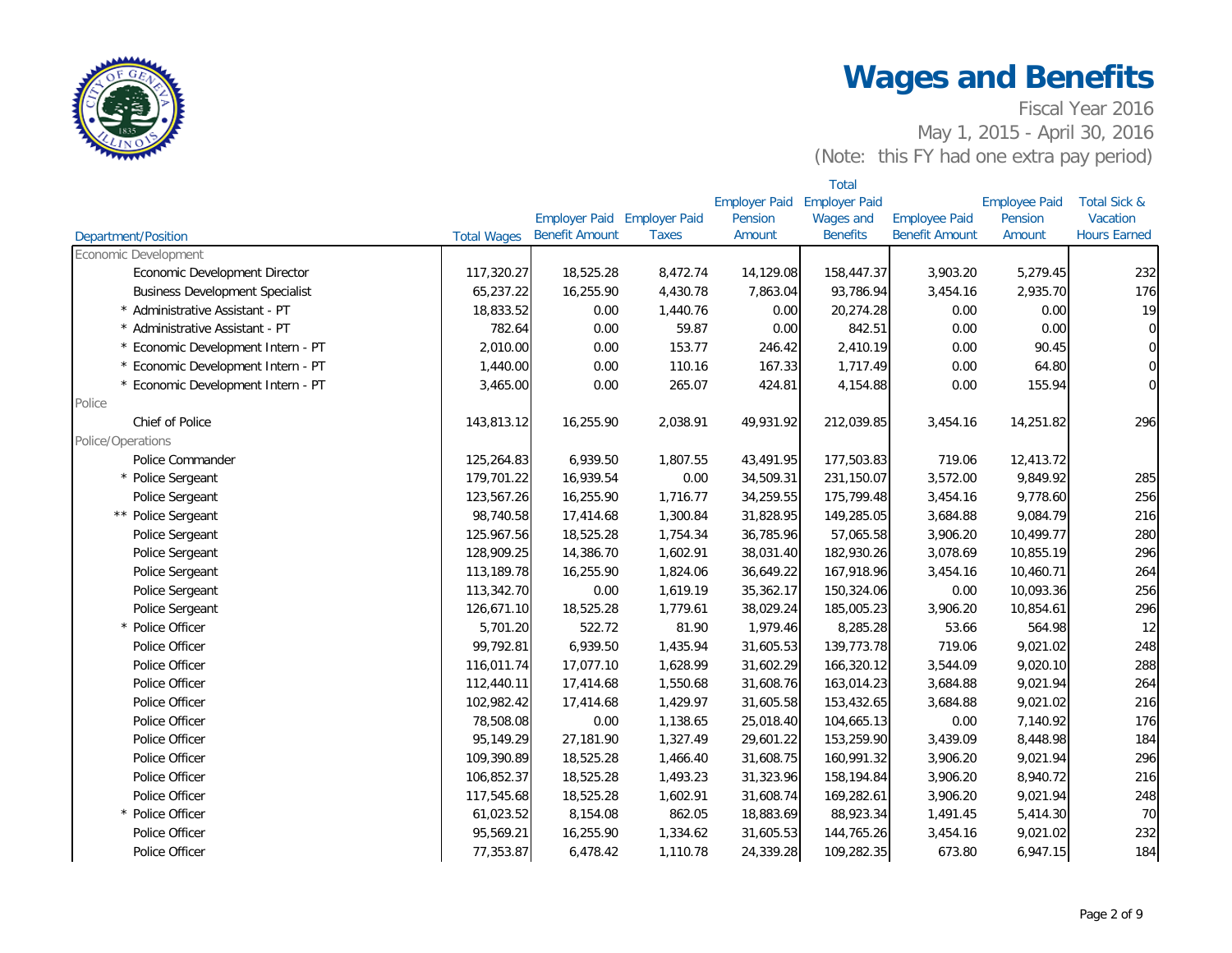

|                                               |                    |                       |                             |                             | <b>Total</b>    |                       |                      |                         |
|-----------------------------------------------|--------------------|-----------------------|-----------------------------|-----------------------------|-----------------|-----------------------|----------------------|-------------------------|
|                                               |                    |                       |                             | Employer Paid Employer Paid |                 |                       | <b>Employee Paid</b> | <b>Total Sick &amp;</b> |
|                                               |                    |                       | Employer Paid Employer Paid | Pension                     | Wages and       | <b>Employee Paid</b>  | Pension              | Vacation                |
| <b>Department/Position</b>                    | <b>Total Wages</b> | <b>Benefit Amount</b> | <b>Taxes</b>                | Amount                      | <b>Benefits</b> | <b>Benefit Amount</b> | Amount               | <b>Hours Earned</b>     |
| Police Officer                                | 117,639.37         | 16,160.82             | 1,654.50                    | 31,605.58                   | 167,060.27      | 3,409.00              | 9,021.02             | 264                     |
| Police Officer                                | 102,195.97         | 17,414.68             | 1,426.63                    | 31,608.75                   | 152,646.03      | 3,684.88              | 9,021.94             | 232                     |
| Police Officer                                | 102,045.36         | 18,525.28             | 1,423.63                    | 31,605.53                   | 153,599.80      | 3,906.20              | 9,021.02             | 256                     |
| Police Officer                                | 86,863.86          | 16,822.02             | 1,206.52                    | 26,945.36                   | 131,837.76      | 3,480.31              | 7,690.90             | 192                     |
| Police Officer                                | 104,522.63         | 15,400.48             | 1,450.87                    | 29,654.22                   | 151,028.20      | 3,066.74              | 8,464.11             | 216                     |
| Police Officer                                | 110,818.05         | 17,414.68             | 1,541.91                    | 31,605.53                   | 161,380.17      | 3,684.88              | 9,021.02             | 280                     |
| Police Officer                                | 100,093.60         | 6,939.50              | 1,441.47                    | 31,488.29                   | 139,962.86      | 719.06                | 8,987.56             | 232                     |
| Police Officer                                | 96,327.55          | 17,164.90             | 1,345.60                    | 31,602.29                   | 146,440.34      | 3,635.16              | 9,020.10             | 280                     |
| Police Officer                                | 103,282.86         | 18,525.28             | 1,443.90                    | 31,605.52                   | 154,857.56      | 3,906.20              | 9,021.02             | 296                     |
| * Police Officer                              | 5,938.75           | 593.90                | 85.13                       | 2,061.93                    | 8,679.71        | 650.11                | 588.53               | 12                      |
| Police Officer                                | 69,052.78          | 15,546.62             | 955.63                      | 22,353.26                   | 107,908.29      | 3,161.44              | 6,380.18             | 176                     |
| Police Officer                                | 73,488.50          | 13,655.54             | 1,025.05                    | 22,689.71                   | 110,858.80      | 3,804.14              | 6,476.21             | 176                     |
| Police Officer                                | 110,354.53         | 6,532.72              | 1,591.05                    | 31,608.75                   | 150,087.05      | 673.80                | 9,021.94             | 264                     |
| * Police Officer                              | 50,270.96          | 7,425.10              | 705.27                      | 13,263.71                   | 71,665.04       | 1,566.80              | 3,785.85             | 44                      |
| <b>Police/Support Services</b>                |                    |                       |                             |                             |                 |                       |                      |                         |
| Police Commander                              | 125,264.96         | 17,559.26             | 1,731.35                    | 43,491.99                   | 188,047.56      | 3,684.88              | 12,413.72            | 296                     |
| Records Manager                               | 73,004.69          | 468.00                | 5,430.27                    | 8,794.71                    | 87,697.67       | 0.00                  | 3,285.27             | 264                     |
| Administrative Assistant                      | 61,873.04          | 17,414.68             | 4,235.49                    | 7,453.06                    | 90,976.27       | 3,684.88              | 2,784.36             | 240                     |
| Community Service Officer/Evidence Technician | 31,020.86          | 9,803.71              | 2,059.22                    | 3,803.18                    | 46,686.97       | 2,068.10              | 1,395.96             | 195                     |
| <b>Community Service Officer</b>              | 18,693.21          | 0.00                  | 1,430.26                    | 2,291.79                    | 22,415.26       | 0.00                  | 841.19               | 4 <sup>1</sup>          |
| <b>Community Service Officer</b>              | 40,450.23          | 10,491.50             | 2,924.50                    | 4,869.76                    | 58,735.99       | 2,115.16              | 1,820.31             | 96                      |
| ** Community Service Officer                  | 17,178.89          | 1,554.37              | 1,301.87                    | 809.19                      | 20,844.32       | 160.98                | 313.38               | 19                      |
| Police Records Specialist                     | 58,071.68          | 4,157.30              | 4,406.74                    | 6,994.47                    | 73,630.19       | 431.06                | 2,613.30             | 176                     |
| Police Records Specialist                     | 63,612.30          | 17,414.68             | 4,373.26                    | 7,663.77                    | 93,064.01       | 3,684.88              | 2,862.47             | 280                     |
| <b>Police Records Specialist</b>              | 62,531.49          | 17,414.68             | 4,488.33                    | 7,532.22                    | 91,966.72       | 3,684.88              | 2,813.97             | 256                     |
| Police Records Specialist                     | 64,382.16          | 18,525.28             | 4,429.64                    | 7,755.91                    | 95,092.99       | 3,906.20              | 2,897.12             | 264                     |
| * Police Records Specialist                   | 37,793.04          | 1,669.32              | 2,839.67                    | 4,633.44                    | 46,935.47       | 172.80                | 1,700.67             | 225                     |
| ** Police Records Specialist                  | 40,934.76          | 14,070.22             | 2,893.40                    | 4,130.17                    | 62,028.55       | 2,966.12              | 1,554.66             | 56                      |
| Police Records Specialist - PT                | 17,109.75          | 0.00                  | 1,308.89                    | 0.00                        | 18,418.64       | 0.00                  | 0.00                 | 16                      |
| * Police Records Specialist - PT              | 1,812.36           | 0.00                  | 138.65                      | 0.00                        | 1,951.01        | 0.00                  | 0.00                 | $\overline{0}$          |
| Police Records Specialist - PT                | 2,361.45           | 0.00                  | 1,811.61                    | 0.00                        | 4,173.06        | 0.00                  | 0.00                 | 16                      |
| Police Records Specialist - PT                | 6,394.69           | 0.00                  | 489.19                      | 0.00                        | 6,883.88        | 0.00                  | 0.00                 | 16                      |
| * Police Records Specialist - PT              | 9,030.91           | 0.00                  | 690.87                      | 0.00                        | 9,721.78        | 0.00                  | 0.00                 | $\overline{0}$          |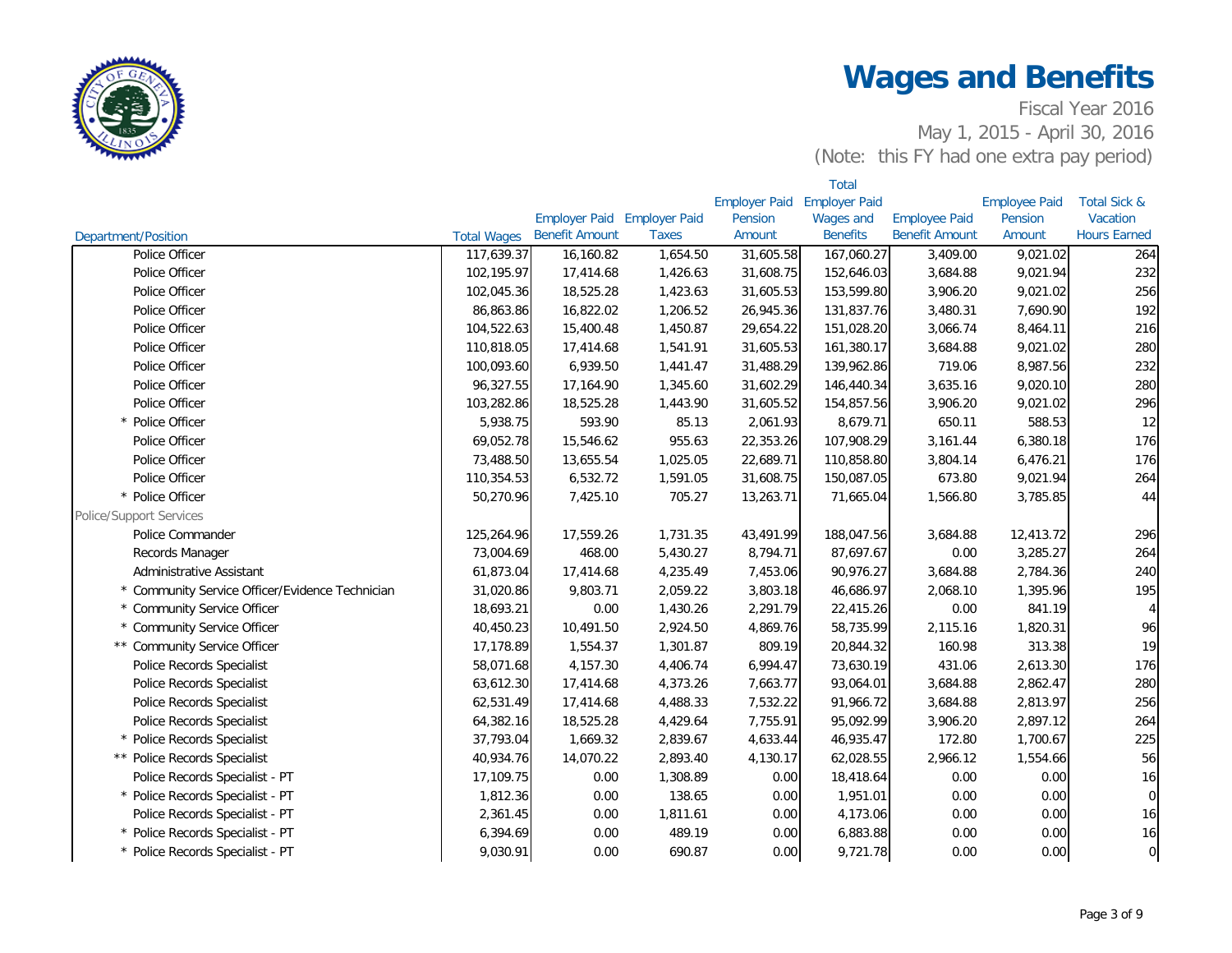

|                            |                    |                                    |              |                             | <b>Total</b>     |                       |                      |                         |
|----------------------------|--------------------|------------------------------------|--------------|-----------------------------|------------------|-----------------------|----------------------|-------------------------|
|                            |                    |                                    |              | Employer Paid Employer Paid |                  |                       | <b>Employee Paid</b> | <b>Total Sick &amp;</b> |
|                            |                    | <b>Employer Paid Employer Paid</b> |              | Pension                     | <b>Wages and</b> | <b>Employee Paid</b>  | Pension              | Vacation                |
| <b>Department/Position</b> | <b>Total Wages</b> | <b>Benefit Amount</b>              | <b>Taxes</b> | Amount                      | <b>Benefits</b>  | <b>Benefit Amount</b> | Amount               | <b>Hours Earned</b>     |
| <b>Crossing Guard</b>      | 5,280.00           | 0.00                               | 403.93       | 0.00                        | 5,683.93         | 0.00                  | 0.00                 | $\overline{0}$          |
| <b>Crossing Guard</b>      | 5,550.00           | 0.00                               | 424.58       | 0.00                        | 5,974.58         | 0.00                  | 0.00                 | $\overline{0}$          |
| <b>Crossing Guard</b>      | 5,580.00           | 0.00                               | 426.87       | 0.00                        | 6,006.87         | 0.00                  | 0.00                 | $\overline{0}$          |
| <b>Crossing Guard</b>      | 4,005.00           | 0.00                               | 306.38       | 0.00                        | 4,311.38         | 0.00                  | 0.00                 | $\overline{0}$          |
| <b>Crossing Guard</b>      | 5,520.00           | 0.00                               | 422.28       | 0.00                        | 5,942.28         | 0.00                  | 0.00                 | $\overline{0}$          |
| <b>Crossing Guard</b>      | 5,505.00           | 0.00                               | 421.14       | 0.00                        | 5,926.14         | 0.00                  | 0.00                 | $\overline{0}$          |
| <b>Crossing Guard</b>      | 4,815.00           | 0.00                               | 368.34       | 0.00                        | 5,183.34         | 0.00                  | 0.00                 | $\overline{0}$          |
| Fire                       |                    |                                    |              |                             |                  |                       |                      |                         |
| Fire Chief                 | 142,616.24         | 18,525.28                          | 0.00         | 25,471.26                   | 186,612.78       | 39,062.00             | 13,484.42            | 296                     |
| Administrative Assistant   | 46,309.02          | 16,255.90                          | 3,263.55     | 5,578.54                    | 71,407.01        | 3,454.16              | 2,083.89             | 184                     |
| Fire/Operations            |                    |                                    |              |                             |                  |                       |                      |                         |
| Deputy Fire Chief          | 111,083.13         | 18,525.28                          | 1,526.27     | 19,839.45                   | 150,974.13       | 3,906.20              | 10,503.01            | 288                     |
| <b>Battalion Chief</b>     | 116,872.00         | 6,939.50                           | 1,684.51     | 20,873.34                   | 146,369.35       | 719.06                | 11,050.29            | 432                     |
| <b>Battalion Chief</b>     | 116,646.46         | 7,211.91                           | 1,655.36     | 20,833.06                   | 146,346.79       | 991.47                | 11,028.94            | 432                     |
| <b>Battalion Chief</b>     | 111,290.86         | 16,255.90                          | 1,537.04     | 19,876.55                   | 148,960.35       | 3,454.16              | 10,522.60            | 432                     |
| Fire Lieutenant/Paramedic  | 130,932.51         | 17,414.68                          | 1,845.85     | 18,098.60                   | 168,291.64       | 3,684.88              | 9,581.31             | 408                     |
| Fire Lieutenant/Paramedic  | 113,161.72         | 16,255.90                          | 1,545.65     | 17,968.56                   | 148,931.83       | 3,454.16              | 9,512.09             | 360                     |
| Fire Lieutenant/Paramedic  | 118,264.62         | 18,525.28                          | 1,623.81     | 18,088.67                   | 156,502.38       | 3,906.20              | 9,576.05             | 432                     |
| Fire Lieutenant            | 126,075.27         | 18,525.28                          | 1,733.97     | 19,889.87                   | 166,224.39       | 3,906.20              | 10,529.59            | 432                     |
| Fire Lieutenant            | 113,363.41         | 17,414.68                          | 1,588.22     | 17,123.94                   | 149,490.25       | 3,684.88              | 10,529.58            | 408                     |
| Fire Lieutenant            | 119,843.99         | 16,255.80                          | 1,687.08     | 19,889.87                   | 157,676.74       | 3,454.16              | 10,528.58            | 432                     |
| Firefighter/Paramedic      | 109,558.61         | 17,414.68                          | 1,535.80     | 16,984.52                   | 145,493.61       | 3,684.88              | 8,991.43             | 216                     |
| Firefighter/Paramedic      | 2,849.94           | 0.00                               | 41.34        | 509.00                      | 3,400.28         | 0.00                  | 269.46               | $\overline{0}$          |
| Firefighter/Paramedic      | 104,746.06         | 16,255.90                          | 1,466.33     | 16,278.60                   | 138,746.89       | 3,454.16              | 8,617.86             | 264                     |
| Firefighter/Paramedic      | 81,006.81          | 10,551.96                          | 1,145.63     | 13,937.43                   | 106,641.83       | 1,905.38              | 7,378.41             | 264                     |
| Firefighter/Paramedic      | 70,185.62          | 6,383.06                           | 1,008.34     | 10,758.61                   | 88,335.63        | 661.46                | 5,695.64             | 138                     |
| Firefighter/Paramedic      | 101,293.58         | 17,414.68                          | 1,399.96     | 17,094.47                   | 137,202.69       | 3,684.88              | 9,049.64             | 312                     |
| Firefighter/Paramedic      | 82,502.59          | 6,939.50                           | 1,186.03     | 12,012.17                   | 102,640.29       | 719.06                | 6,359.21             | 120                     |
| Firefighter                | 112,527.99         | 16,255.90                          | 1,550.39     | 16,511.57                   | 146,845.85       | 3,454.16              | 8,741.09             | 408                     |
| Firefighter                | 112,513.93         | 17,414.68                          | 1,553.84     | 16,511.57                   | 147,994.02       | 3,684.88              | 8,741.09             | 408                     |
| Paid-On-Call Firefighter   | 16,347.43          | 0.00                               | 1,250.59     | 0.00                        | 17,598.02        | 0.00                  | 0.00                 | $\overline{0}$          |
| Paid-On-Call Firefighter   | 15,775.61          | 0.00                               | 1,206.84     | 0.00                        | 16,982.45        | 0.00                  | 0.00                 | $\overline{0}$          |
| Paid-On-Call Firefighter   | 6,601.46           | 0.00                               | 505.01       | 0.00                        | 7,106.47         | 0.00                  | 0.00                 | $\mathbf 0$             |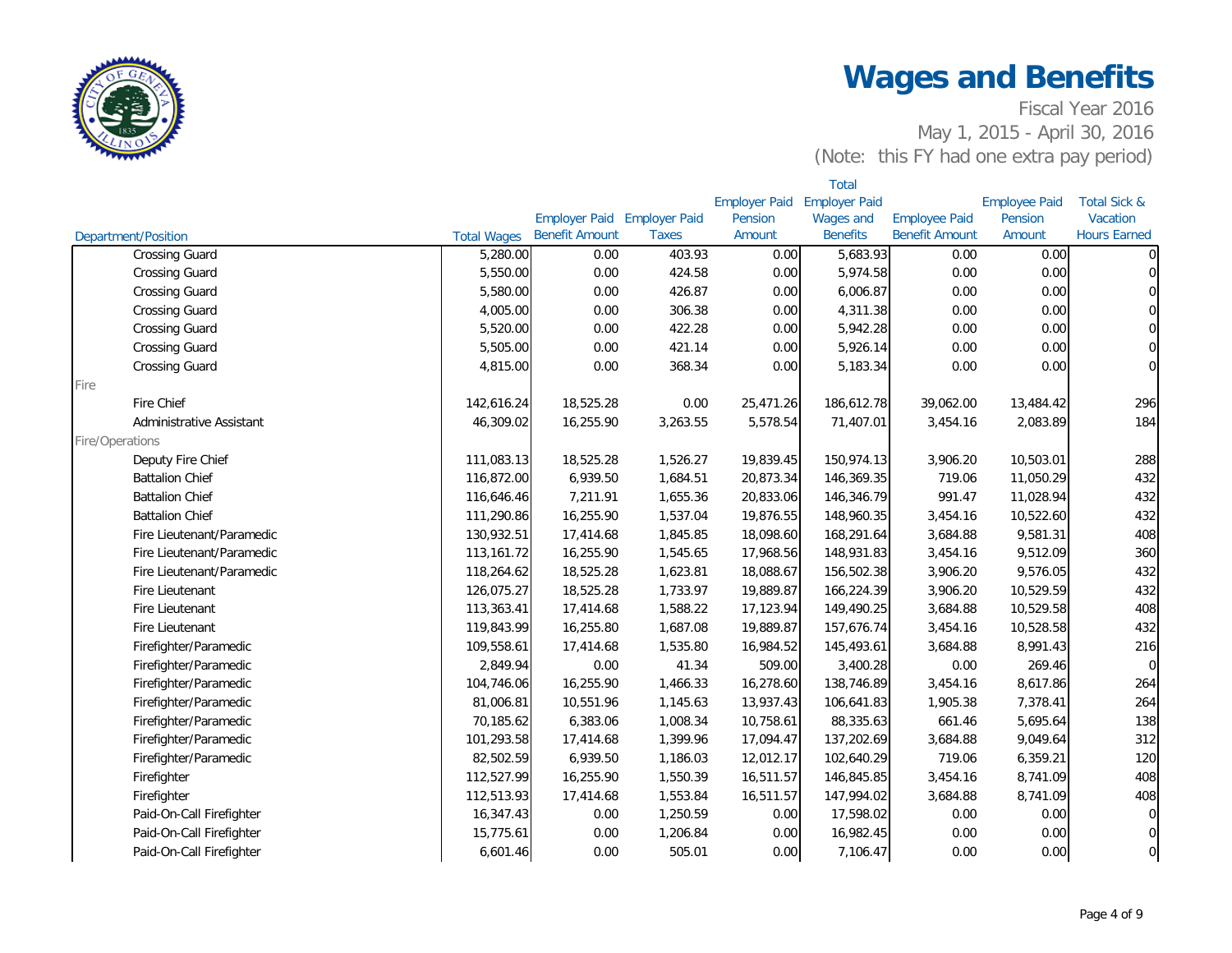

|                            | <b>Total</b>       |                             |              |                      |                      |                       |                      |                         |
|----------------------------|--------------------|-----------------------------|--------------|----------------------|----------------------|-----------------------|----------------------|-------------------------|
|                            |                    |                             |              | <b>Employer Paid</b> | <b>Employer Paid</b> |                       | <b>Employee Paid</b> | <b>Total Sick &amp;</b> |
|                            |                    | Employer Paid Employer Paid |              | Pension              | Wages and            | <b>Employee Paid</b>  | Pension              | Vacation                |
| <b>Department/Position</b> | <b>Total Wages</b> | <b>Benefit Amount</b>       | <b>Taxes</b> | Amount               | <b>Benefits</b>      | <b>Benefit Amount</b> | Amount               | <b>Hours Earned</b>     |
| Paid-On-Call Firefighter   | 9,522.79           | 0.00                        | 728.49       | 0.00                 | 10,251.28            | 0.00                  | 0.00                 | $\mathbf 0$             |
| * Paid-On-Call Firefighter | 2,121.00           | 0.00                        | 162.25       | 0.00                 | 2,283.25             | 0.00                  | 0.00                 | $\mathbf 0$             |
| Paid-On-Call Firefighter   | 13,669.40          | 0.00                        | 1,045.71     | 0.00                 | 14,715.11            | 0.00                  | 0.00                 | $\mathbf 0$             |
| * Paid-On-Call Firefighter | 2,065.44           | 0.00                        | 157.99       | 0.00                 | 2,223.43             | 0.00                  | 0.00                 | $\mathbf 0$             |
| Paid-On-Call Firefighter   | 8,828.27           | 0.00                        | 675.37       | 0.00                 | 9,503.64             | 0.00                  | 0.00                 | $\mathbf 0$             |
| Paid-On-Call Firefighter   | 16,147.53          | 0.00                        | 1,235.28     | 0.00                 | 17,382.81            | 0.00                  | 0.00                 | $\mathbf 0$             |
| Paid-On-Call Firefighter   | 5,347.55           | 0.00                        | 409.07       | 0.00                 | 5,756.62             | 0.00                  | 0.00                 | $\pmb{0}$               |
| Paid-On-Call Firefighter   | 19,417.38          | 0.00                        | 1,485.43     | 0.00                 | 20,902.81            | 0.00                  | 0.00                 | $\mathbf 0$             |
| Paid-On-Call Firefighter   | 185.69             | 0.00                        | 14.21        | 0.00                 | 199.90               | 0.00                  | 0.00                 | $\overline{0}$          |
| * Paid-On-Call Firefighter | 11,344.66          | 0.00                        | 867.87       | 0.00                 | 12,212.53            | 0.00                  | 0.00                 | $\mathbf 0$             |
| Paid-On-Call Firefighter   | 28,407.34          | 0.00                        | 2,173.15     | 0.00                 | 30,580.49            | 0.00                  | 0.00                 | $\overline{0}$          |
| Paid-On-Call Firefighter   | 24,710.90          | 0.00                        | 1,890.40     | 0.00                 | 26,601.30            | 0.00                  | 0.00                 | $\mathbf 0$             |
| * Paid-On-Call Firefighter | 613.60             | 0.00                        | 46.93        | 0.00                 | 660.53               | 0.00                  | 0.00                 | $\mathbf 0$             |
| * Paid-On-Call Firefighter | 117.68             | 0.00                        | 9.00         | 0.00                 | 126.68               | 0.00                  | 0.00                 | $\mathbf 0$             |
| Paid-On-Call Firefighter   | 6,215.98           | 0.00                        | 475.54       | 0.00                 | 6,691.52             | 0.00                  | 0.00                 | $\mathbf 0$             |
| * Paid-On-Call Firefighter | 1,338.89           | 0.00                        | 102.43       | 0.00                 | 1,441.32             | 0.00                  | 0.00                 | $\pmb{0}$               |
| Paid-On-Call Firefighter   | 1,309.21           | 0.00                        | 100.18       | 0.00                 | 1,409.39             | 0.00                  | 0.00                 | $\mathbf 0$             |
| Paid-On-Call Firefighter   | 6,353.31           | 0.00                        | 486.03       | 0.00                 | 6,839.34             | 0.00                  | 0.00                 | $\mathbf 0$             |
| * Paid-On-Call Firefighter | 1,106.16           | 0.00                        | 84.63        | 0.00                 | 1,190.79             | 0.00                  | 0.00                 | $\mathbf 0$             |
| * Paid-On-Call Firefighter | 1,040.78           | 0.00                        | 79.64        | 0.00                 | 1,120.42             | 0.00                  | 0.00                 | $\mathbf 0$             |
| Paid-On-Call Firefighter   | 21,270.52          | 0.00                        | 1,733.97     | 0.00                 | 23,004.49            | 0.00                  | 0.00                 | $\mathbf 0$             |
| Paid-On-Call Firefighter   | 6,601.39           | 0.00                        | 505.01       | 0.00                 | 7,106.40             | 0.00                  | 0.00                 | $\Omega$                |
| Paid-On-Call Firefighter   | 7,300.75           | 0.00                        | 558.51       | 0.00                 | 7,859.26             | 0.00                  | 0.00                 | $\mathbf 0$             |
| Paid-On-Call Firefighter   | 8,182.31           | 0.00                        | 625.94       | 0.00                 | 8,808.25             | 0.00                  | 0.00                 | $\mathbf 0$             |
| Paid-On-Call Firefighter   | 13,324.21          | 0.00                        | 1,019.32     | 0.00                 | 14,343.53            | 0.00                  | 0.00                 | $\mathbf 0$             |
| Paid-On-Call Firefighter   | 4,101.70           | 0.00                        | 313.77       | 0.00                 | 4,415.47             | 0.00                  | 0.00                 | $\mathbf 0$             |
| * Paid-On-Call Firefighter | 1,260.44           | 0.00                        | 96.43        | 0.00                 | 1,356.87             | 0.00                  | 0.00                 | $\overline{0}$          |
| Paid-On-Call Firefighter   | 3,800.72           | 0.00                        | 290.75       | 0.00                 | 4,091.47             | 0.00                  | 0.00                 | $\mathbf 0$             |
| Paid-On-Call Firefighter   | 15,690.84          | 0.00                        | 1,200.35     | 0.00                 | 16,891.19            | 0.00                  | 0.00                 | $\overline{0}$          |
| Paid-On-Call Firefighter   | 15,848.79          | 0.00                        | 1,212.42     | 0.00                 | 17,061.21            | 0.00                  | 0.00                 | $\mathbf 0$             |
| Paid-On-Call Firefighter   | 42,649.45          | 0.00                        | 3,262.67     | 0.00                 | 45,912.12            | 0.00                  | 0.00                 | $\mathsf{O}\xspace$     |
| Paid-On-Call Firefighter   | 13,509.85          | 0.00                        | 1,033.49     | 0.00                 | 14,543.34            | 0.00                  | 0.00                 |                         |
| Paid-On-Call Firefighter   | 17,774.82          | 0.00                        | 1,359.79     | 0.00                 | 19,134.61            | 0.00                  | 0.00                 | $\mathsf{O}\xspace$     |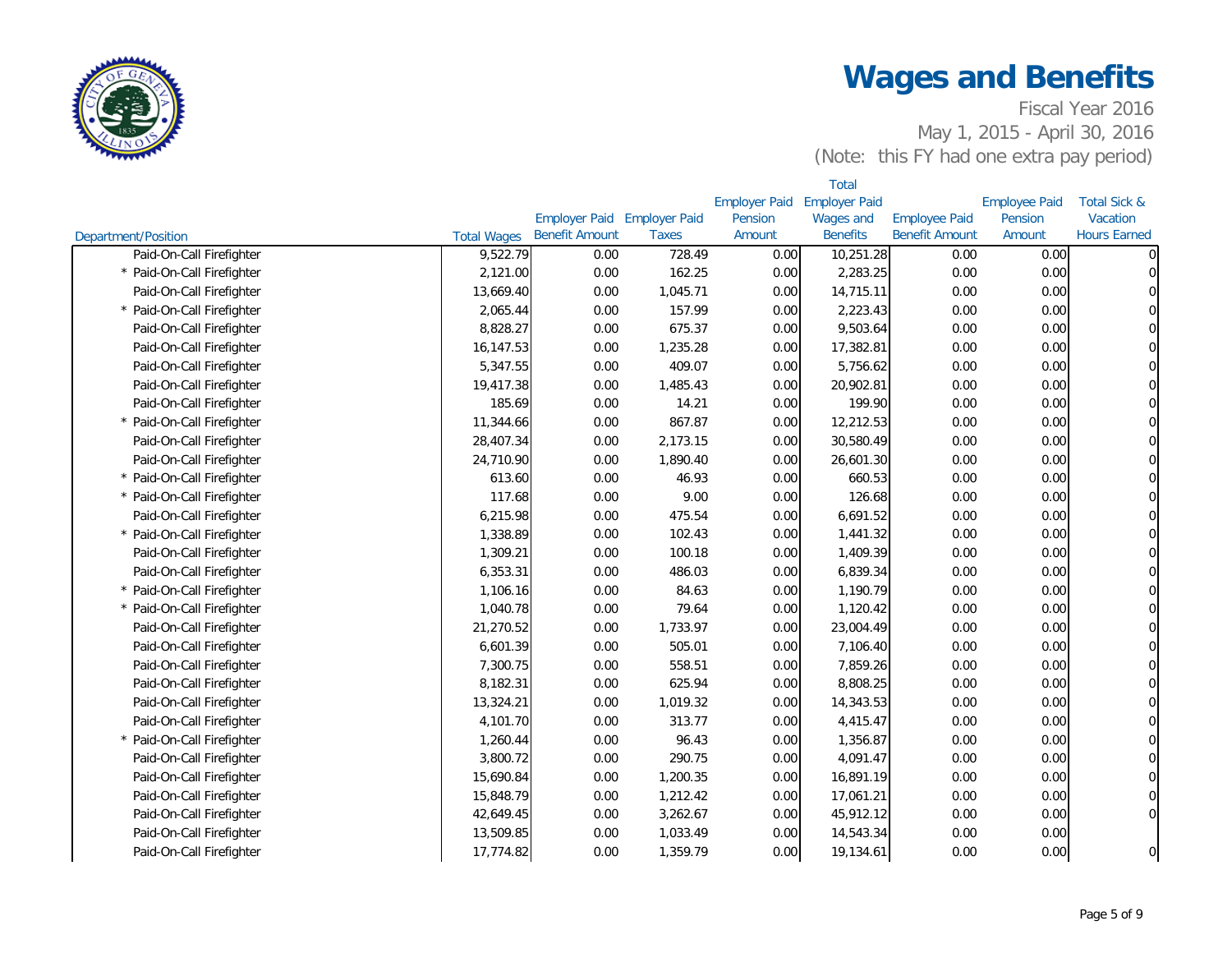

|                                |                    |                       |                             |                      | <b>Total</b>         |                       |                      |                         |
|--------------------------------|--------------------|-----------------------|-----------------------------|----------------------|----------------------|-----------------------|----------------------|-------------------------|
|                                |                    |                       |                             | <b>Employer Paid</b> | <b>Employer Paid</b> |                       | <b>Employee Paid</b> | <b>Total Sick &amp;</b> |
|                                |                    |                       | Employer Paid Employer Paid | Pension              | Wages and            | <b>Employee Paid</b>  | Pension              | Vacation                |
| Department/Position            | <b>Total Wages</b> | <b>Benefit Amount</b> | <b>Taxes</b>                | Amount               | <b>Benefits</b>      | <b>Benefit Amount</b> | Amount               | <b>Hours Earned</b>     |
| Paid-On-Call Firefighter       | 41,301.39          | 0.00                  | 3,159.56                    | 0.00                 | 44,460.95            | 0.00                  | 0.00                 | $\overline{0}$          |
| Paid-On-Call Firefighter       | 8,958.37           | 0.00                  | 685.31                      | 0.00                 | 9,643.68             | 0.00                  | 0.00                 | $\overline{0}$          |
| Paid-On-Call Firefighter       | 8,832.52           | 0.00                  | 675.70                      | 0.00                 | 9,508.22             | 0.00                  | 0.00                 | $\overline{0}$          |
| * Paid-On-Call Firefighter     | 18,018.51          | 0.00                  | 1,378.41                    | 0.00                 | 19,396.92            | 0.00                  | 0.00                 | $\overline{0}$          |
| Paid-On-Call Firefighter       | 1,011.47           | 0.00                  | 77.38                       | 0.00                 | 1,088.85             | 0.00                  | 0.00                 | $\overline{0}$          |
| Paid-On-Call Firefighter       | 14,321.40          | 0.00                  | 1,095.57                    | 0.00                 | 15,416.97            | 0.00                  | 0.00                 | $\overline{0}$          |
| Paid-On-Call Firefighter       | 10,466.62          | 0.00                  | 800.69                      | 0.00                 | 11,267.31            | 0.00                  | 0.00                 | $\overline{0}$          |
| Paid-On-Call Firefighter       | 3,719.79           | 0.00                  | 284.56                      | 0.00                 | 4,004.35             | 0.00                  | 0.00                 | $\overline{0}$          |
| Paid-On-Call Firefighter       | 11,126.26          | 0.00                  | 851.16                      | 0.00                 | 11,977.42            | 0.00                  | 0.00                 | $\overline{0}$          |
| Fire/Prevention                |                    |                       |                             |                      |                      |                       |                      |                         |
| Fire Marshal                   | 95,663.06          | 6,477.58              | 1,351.44                    | 17,085.42            | 120,577.50           | 667.66                | 9,044.95             | 232                     |
| Tri-Com                        |                    |                       |                             |                      |                      |                       |                      |                         |
| <b>TriCom Director</b>         | 115,882.62         | 16,255.90             | 8,594.74                    | 13,959.42            | 154,692.68           | 3,454.16              | 5,214.66             | 280                     |
| <b>TriCom Deputy Director</b>  | 92,831.68          | 16,255.90             | 6,826.34                    | 11,180.50            | 127,094.42           | 3,454.16              | 4,177.45             | 280                     |
| Administrative Assistant - PT  | 29,308.28          | 0.00                  | 2,242.08                    | 3,530.83             | 35,081.19            | 0.00                  | 1,318.86             | 24                      |
| * TriCom Training Coordinator  | 49,495.51          | 6,643.22              | 3,679.32                    | 6,068.22             | 65,886.27            | 1,365.22              | 2,227.34             | 216                     |
| ** TriCom Training Coordinator | 92,671.24          | 6,939.50              | 6,983.99                    | 11,092.63            | 117,687.36           | 719.06                | 4,170.17             | 224                     |
| TriCom CAD Administrator       | 72,735.39          | 18,525.28             | 5,096.90                    | 8,759.84             | 105,117.41           | 3,906.20              | 3,273.16             | 216                     |
| TriCom Computer Technician     | 35,693.08          | 0.00                  | 2,730.53                    | 4,283.79             | 42,707.40            | 0.00                  | 1,606.18             | 24                      |
| <b>TriCom Shift Supervisor</b> | 93,151.63          | 14,623.16             | 6,761.76                    | 11,225.00            | 125,761.55           | 2,987.06              | 4,191.82             | 280                     |
| TriCom Shift Supervisor        | 87,329.48          | 1,365.54              | 6,453.99                    | 10,526.33            | 105,675.34           | 2,804.14              | 3,929.84             | 240                     |
| TriCom Shift Supervisor        | 67,784.58          | 6,478.42              | 5,071.34                    | 8,167.45             | 87,501.79            | 673.80                | 3,050.36             | 184                     |
| * Telecommunicator             | 4,799.17           | 838.57                | 360.51                      | 588.37               | 6,586.62             | 86.55                 | 215.96               | 11                      |
| * Telecommunicator             | 18,546.64          | 7,928.70              | 1,284.73                    | 2,172.00             | 29,932.07            | 1,671.00              | 834.58               | 40                      |
| Telecommunicator               | 55,740.66          | 0.00                  | 4,264.16                    | 6,725.62             | 66,730.44            | 0.00                  | 2,508.31             | 176                     |
| * Telecommunicator             | 26,644.83          | 4,157.30              | 2,001.85                    | 3,158.89             | 35,962.87            | 431.06                | 1,198.99             | 55                      |
| Telecommunicator               | 70,464.84          | 855.42                | 4,858.15                    | 8,488.51             | 84,666.92            | 387.42                | 3,170.99             | 232                     |
| Telecommunicator               | 66,974.18          | 15,546.62             | 4,788.96                    | 8,066.41             | 95,376.17            | 3,161.44              | 3,013.83             | 216                     |
| * Telecommunicator             | 10,491.20          | 0.00                  | 802.57                      | 1,286.22             | 12,579.99            | 0.00                  | 472.10               | 15                      |
| * Telecommunicator             | 32,932.26          | 5,270.18              | 2,472.60                    | 3,934.71             | 44,609.75            | 546.26                | 1,481.91             | 70                      |
| Telecommunicator               | 66,760.63          | 16,255.90             | 4,843.70                    | 8,041.62             | 95,901.85            | 3,454.16              | 3,004.23             | 184                     |
| Telecommunicator               | 79,333.19          | 17,414.68             | 5,789.25                    | 9,563.97             | 112,101.09           | 3,684.88              | 3,570.00             | 296                     |
| Telecommunicator               | 57,889.40          | 18,525.28             | 4,115.63                    | 6,967.19             | 87,497.50            | 3,906.20              | 2,605.49             | 184                     |
|                                |                    |                       |                             |                      |                      |                       |                      |                         |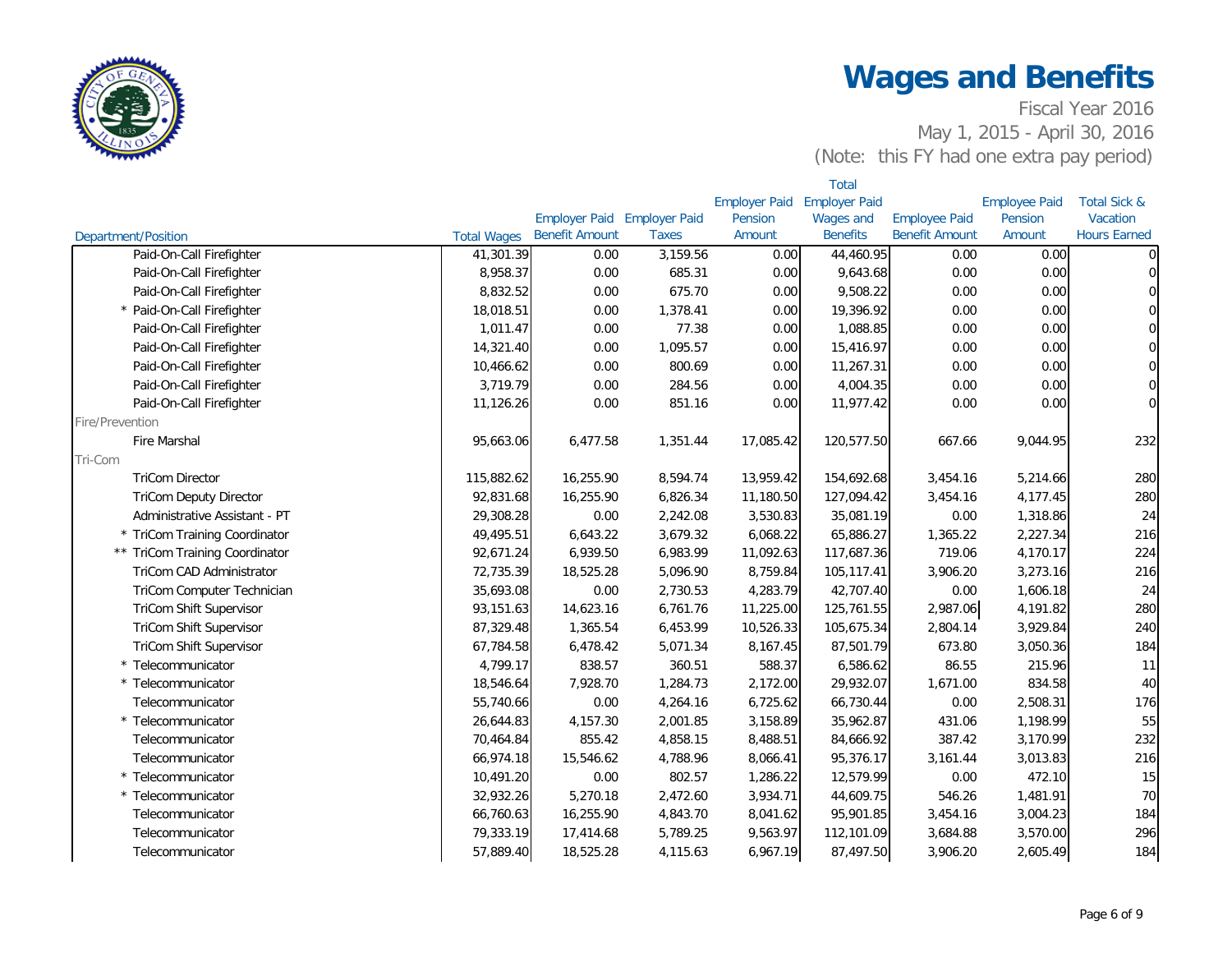

|                                              |                    | <b>Total</b>          |                             |                      |                      |                       |                      |                         |
|----------------------------------------------|--------------------|-----------------------|-----------------------------|----------------------|----------------------|-----------------------|----------------------|-------------------------|
|                                              |                    |                       |                             | <b>Employer Paid</b> | <b>Employer Paid</b> |                       | <b>Employee Paid</b> | <b>Total Sick &amp;</b> |
|                                              |                    |                       | Employer Paid Employer Paid | Pension              | Wages and            | <b>Employee Paid</b>  | Pension              | Vacation                |
| Department/Position                          | <b>Total Wages</b> | <b>Benefit Amount</b> | <b>Taxes</b>                | Amount               | <b>Benefits</b>      | <b>Benefit Amount</b> | Amount               | <b>Hours Earned</b>     |
| * Telecommunicator                           | 10,747.14          | 0.00                  | 822.15                      | 1,317.59             | 12,886.88            | 0.00                  | 483.61               | 22                      |
| Telecommunicator                             | 80,146.29          | 14,623.16             | 5,790.05                    | 9,655.63             | 110,215.13           | 2,987.06              | 3,606.59             | 256                     |
| * Telecommunicator                           | 1,767.40           | 522.72                | 131.10                      | 205.37               | 2,626.59             | 53.66                 | 79.53                | $\overline{4}$          |
| Telecommunicator                             | 108,966.19         | 6,939.50              | 8,144.85                    | 13,156.86            | 137,207.40           | 719.06                | 4,903.46             | 216                     |
| * Telecommunicator                           | 40,988.29          | 4,506.50              | 3,001.66                    | 5,025.17             | 53,521.62            | 681.50                | 1,844.48             | 296                     |
| Telecommunicator                             | 64,204.80          | 6,532.72              | 4,853.34                    | 7,740.06             | 83,330.92            | 673.80                | 2,889.21             | 184                     |
| <b>Public Works</b>                          |                    |                       |                             |                      |                      |                       |                      |                         |
| Director of Public Works                     | 122,179.12         | 855.42                | 9,311.97                    | 14,715.70            | 147,062.21           | 387.42                | 5,498.10             | 176                     |
| <b>Public Works/Streets</b>                  |                    |                       |                             |                      |                      |                       |                      |                         |
| * Superintendent of Streets and Fleets       | 37, 169. 47        | 3,712.55              | 2,783.28                    | 4,556.98             | 48,222.28            | 783.40                | 1,672.62             | 22                      |
| ** Superinendent of Streets and Fleets       | 73,106.30          | 18,525.28             | 5,278.94                    | 8,787.66             | 105,698.18           | 3,906.20              | 3,289.85             | 184                     |
| Administrative Assistant                     | 57,727.73          | 15,546.62             | 4,123.64                    | 6,954.18             | 84,352.17            | 3,161.44              | 2,597.83             | 280                     |
| * Street Maintenance Supervisor              | 29,186.67          | 2,492.80              | 2,156.18                    | 3,578.29             | 37,413.94            | 507.40                | 1,313.41             | $\mathbf 0$             |
| ** Street Maintenance Supervisor             | 86,536.33          | 18,525.28             | 6,227.20                    | 10,389.95            | 121,678.76           | 3,906.20              | 3,894.17             | 256                     |
| Street Maintenance Worker Lead               | 90,759.67          | 15,546.62             | 6,703.36                    | 10,911.04            | 123,920.69           | 3,161.44              | 4,084.23             | 256                     |
| Street Maintenance Worker Lead               | 92,485.87          | 15,546.62             | 6,763.85                    | 11,120.50            | 125,916.84           | 3,161.44              | 4,161.89             | 296                     |
| Street Maintenance Worker Lead               | 93,358.42          | 13,655.54             | 6,931.51                    | 11,229.02            | 125,174.49           | 2,804.14              | 4,201.08             | 280                     |
| ** Street Maintenance Worker Lead            | 84,812.12          | 18,430.20             | 6,179.99                    | 10,194.99            | 119,617.30           | 3,865.04              | 3,816.53             | 256                     |
| Street Maintenance Worker                    | 57,390.67          | 6,939.50              | 4,328.46                    | 6,900.30             | 75,558.93            | 719.06                | 2,582.61             | 192                     |
| * Street Maintenance Worker                  | 30,176.68          | 4,157.30              | 2,275.55                    | 3,580.42             | 40,189.95            | 431.06                | 1,357.96             | 55                      |
| Street Maintenance Worker                    | 66,866.69          | 18,525.28             | 4,817.07                    | 8,045.73             | 98,254.77            | 3,906.20              | 3,009.03             | 248                     |
| Street Maintenance Worker                    | 68,833.86          | 18,525.28             | 4,840.88                    | 6,555.85             | 98,755.87            | 3,906.20              | 2,453.01             | 184                     |
| Street Maintenance Worker                    | 66,513.58          | 8,536.86              | 4,998.69                    | 6,388.74             | 86,437.87            | 1,171.39              | 2,384.39             | 184                     |
| <b>Street Maintenance Worker</b>             | 70,435.91          | 15,546.62             | 5,140.15                    | 8,470.24             | 99,592.92            | 3,161.44              | 3,169.58             | 248                     |
| Street Maintenance Worker                    | 68,433.49          | 18,525.28             | 4,922.20                    | 8,227.34             | 100,108.31           | 3,906.20              | 3,079.50             | 216                     |
| <b>Street Maintenance Worker</b>             | 70,943.18          | 0.00                  | 5,427.63                    | 8,537.36             | 84,908.17            | 0.00                  | 3,192.49             | 248                     |
| <b>Public Works/Fleet Services</b>           |                    |                       |                             |                      |                      |                       |                      |                         |
| Fleet Maintenance Supervisor                 | 91,021.41          | 6,939.50              | 6,916.78                    | 10,964.98            | 115,842.67           | 719.06                | 4,095.96             | 296                     |
| * Fleet Maintenance Technician               | 11,952.71          | 280.94                | 913.04                      | 1,465.40             | 14,612.09            | 431.06                | 1,476.90             | 55                      |
| * Fleet Maintenance Technician               | 32,819.55          | 4,157.30              | 2,478.04                    | 3,891.08             | 43,345.97            | 26.99                 | 537.88               | 296                     |
| Fleet Maintenance Technician                 | 86,756.05          | 16,255.90             | 6,376.52                    | 10,459.35            | 119,847.82           | 3,454.16              | 3,903.98             | 280                     |
| Public Works/Engineering                     |                    |                       |                             |                      |                      |                       |                      |                         |
| City Engineer/Asst. Director of Public Works | 104,363.25         | 468.00                | 7,998.20                    | 12,572.09            | 125,401.54           | 0.00                  | 4,696.37             | 192                     |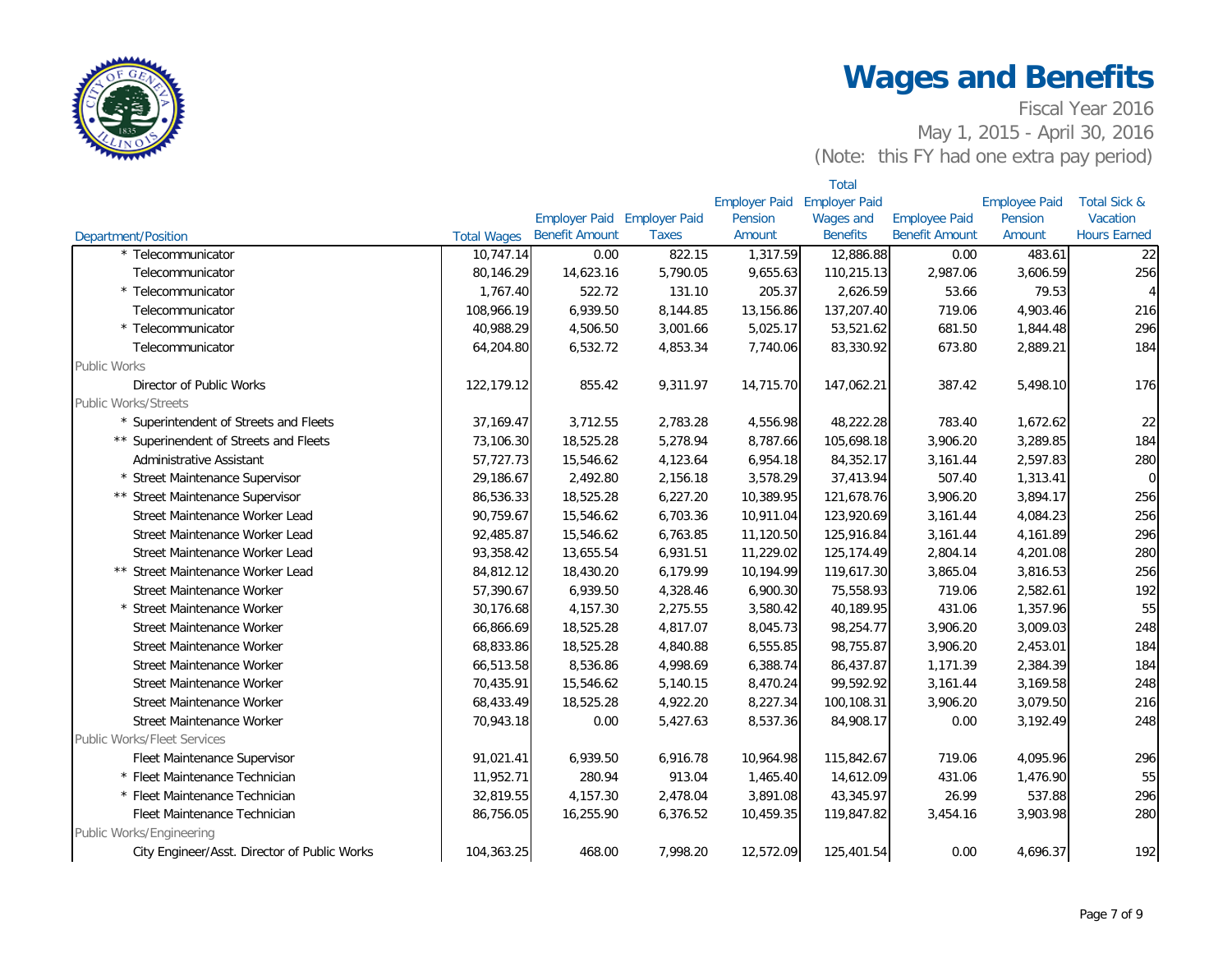

|                                                       |                    |                       |                             |                      | <b>Total</b>         |                       |                      |                         |
|-------------------------------------------------------|--------------------|-----------------------|-----------------------------|----------------------|----------------------|-----------------------|----------------------|-------------------------|
|                                                       |                    |                       |                             | <b>Employer Paid</b> | <b>Employer Paid</b> |                       | <b>Employee Paid</b> | <b>Total Sick &amp;</b> |
|                                                       |                    |                       | Employer Paid Employer Paid | Pension              | Wages and            | <b>Employee Paid</b>  | Pension              | Vacation                |
| <b>Department/Position</b>                            | <b>Total Wages</b> | <b>Benefit Amount</b> | <b>Taxes</b>                | Amount               | <b>Benefits</b>      | <b>Benefit Amount</b> | Amount               | <b>Hours Earned</b>     |
| Civil Engineer                                        | 96,845.02          | 17,319.60             | 7,009.20                    | 11,666.35            | 132,840.17           | 3,643.72              | 4,357.98             | 256                     |
| <b>Engineering Technician</b>                         | 91,023.67          | 14,623.16             | 6,731.42                    | 10,940.81            | 123,319.06           | 2,987.06              | 4,096.11             | 296                     |
| <b>GIS Technician</b>                                 | 68,827.79          | 16,255.90             | 4,844.36                    | 8,291.24             | 98,219.29            | 3,454.16              | 3,097.30             | 224                     |
| <b>GIS Technician</b>                                 | 73,428.08          | 6,939.50              | 5,569.61                    | 8,838.74             | 94,775.93            | 719.06                | 3,304.24             | 296                     |
| * Engineering Intern                                  | 3,940.00           | 0.00                  | 301.41                      | 0.00                 | 4,241.41             | 0.00                  | 0.00                 | $\overline{0}$          |
| * Engineering Intern                                  | 775.00             | 0.00                  | 59.29                       |                      | 834.29               |                       |                      |                         |
| Public Works/Electric                                 |                    |                       |                             |                      |                      |                       |                      |                         |
| Superintendent of Electrical Services                 | 121,359.09         | 16,255.90             | 9,015.98                    | 14,618.56            | 161,249.53           | 3,454.16              | 5,461.10             |                         |
| <b>Manager Electric Operations</b>                    | 99,241.58          | 13,566.47             | 7,389.06                    | 11,952.30            | 132,149.41           | 2,559.53              | 4,465.87             | 176                     |
| Manager of Distribution, Construction and Maintenance | 105,470.13         | 14,039.78             | 7,781.74                    | 12,705.44            | 139,997.09           | 2,784.80              | 4,746.19             | 280                     |
| Administrative Assistant                              | 63,619.61          | 15,546.62             | 4,626.50                    | 7,664.68             | 91,457.41            | 3,161.44              | 2,862.80             | 256                     |
| Electric Field Serviceman                             | 124,796.76         | 17,414.68             | 9,271.39                    | 15,033.17            | 166,516.00           | 3,684.88              | 5,615.85             | 296                     |
| Electric Foreman                                      | 128,281.79         | 17,414.68             | 9,458.81                    | 15,449.70            | 170,604.98           | 3,684.88              | 5,772.69             | 296                     |
| Electric Foreman                                      | 124,709.85         | 15,546.62             | 9,257.54                    | 15,032.57            | 164,546.58           | 3,161.44              | 5,611.95             | 296                     |
| Electric Lineman                                      | 121,148.52         | 14,623.16             | 9,035.47                    | 14,588.18            | 159,395.33           | 2,987.06              | 5,451.68             | 296                     |
| Electric Lineman                                      | 123,633.08         | 16,994.80             | 9,194.00                    | 14,892.25            | 164,714.13           | 3,523.52              | 5,563.48             | 280                     |
| Electric Lineman                                      | 122,022.30         | 15,546.62             | 9,103.80                    | 14,691.62            | 161,364.34           | 3,161.44              | 5,490.98             | 280                     |
| Electric Lineman                                      | 72,926.85          | 9,230.36              | 5,431.14                    | 8,695.37             | 96,283.72            | 1,876.22              | 3,281.72             | 232                     |
| Electric Lineman                                      | 122,533.96         | 18,525.28             | 8,939.26                    | 14,759.44            | 164,757.94           | 3,906.20              | 5,514.02             | 280                     |
| Electric Lineman                                      | 119,854.46         | 18,525.28             | 8,674.61                    | 14,423.41            | 161,477.76           | 3,906.20              | 5,393.46             | 224                     |
| ** Electric Apprentice                                | 67,845.07          | 13,050.50             | 4,975.46                    | 8,165.44             | 94,036.47            | 2,629.26              | 3,053.05             | 192                     |
| Purchasing and Inventory Coordinator                  | 73,904.83          | 15,816.62             | 5,223.11                    | 8,902.88             | 103,847.44           | 3,161.44              | 3,325.71             | 264                     |
| Public Works/Water/Wastewater                         |                    |                       |                             |                      |                      |                       |                      |                         |
| Superintendent of Water/Wastewater                    | 100,855.11         | 18,525.28             | 7,272.19                    | 12,149.47            | 138,802.05           | 3,906.20              | 4,538.36             | 256                     |
| Supervisor Water Supply and Treatment                 | 123,242.15         | 18,525.28             | 9,136.94                    | 14,839.39            | 165,743.76           | 3,906.20              | 5,545.92             | 296                     |
| Supervisor System Maintenance and Customer Service    | 98,413.07          | 18,525.28             | 7,163.62                    | 11,845.39            | 135,947.36           | 3,906.20              | 4,428.59             | 264                     |
| Wastewater Treatment Supervisor                       | 103,784.38         | 6,939.50              | 7,893.54                    | 12,496.54            | 131,113.96           | 719.06                | 4,670.31             | 256                     |
| Administrative Assistant                              | 60,805.92          | 2,771.00              | 4,630.66                    | 7,325.00             | 75,532.58            | 307.90                | 2,736.27             | 256                     |
| Water Treatment Operator                              | 96,201.08          | 6,939.50              | 7,307.96                    | 11,592.66            | 122,041.20           | 719.06                | 4,329.02             | 256                     |
| Water Treatment Operator                              | 84,945.53          | 17,414.68             | 6,217.90                    | 10,233.23            | 118,811.34           | 3,684.88              | 3,822.54             | 216                     |
| Lead Wastewater Treatment Plant Operator              | 73,239.88          | 9,984.34              | 5,459.22                    | 8,823.62             | 97,507.06            | 1,743.58              | 3,295.79             | 192                     |
| Wastewater Treatment Operator                         | 73,219.81          | 18,525.28             | 5,292.97                    | 8,822.22             | 105,860.28           | 3,906.20              | 3,294.91             | 248                     |
| Wastewater Treatment Operator                         | 64,814.33          | 15,101.25             | 4,720.96                    | 7,810.92             | 92,447.46            | 3,106.58              | 2,916.70             | 216                     |